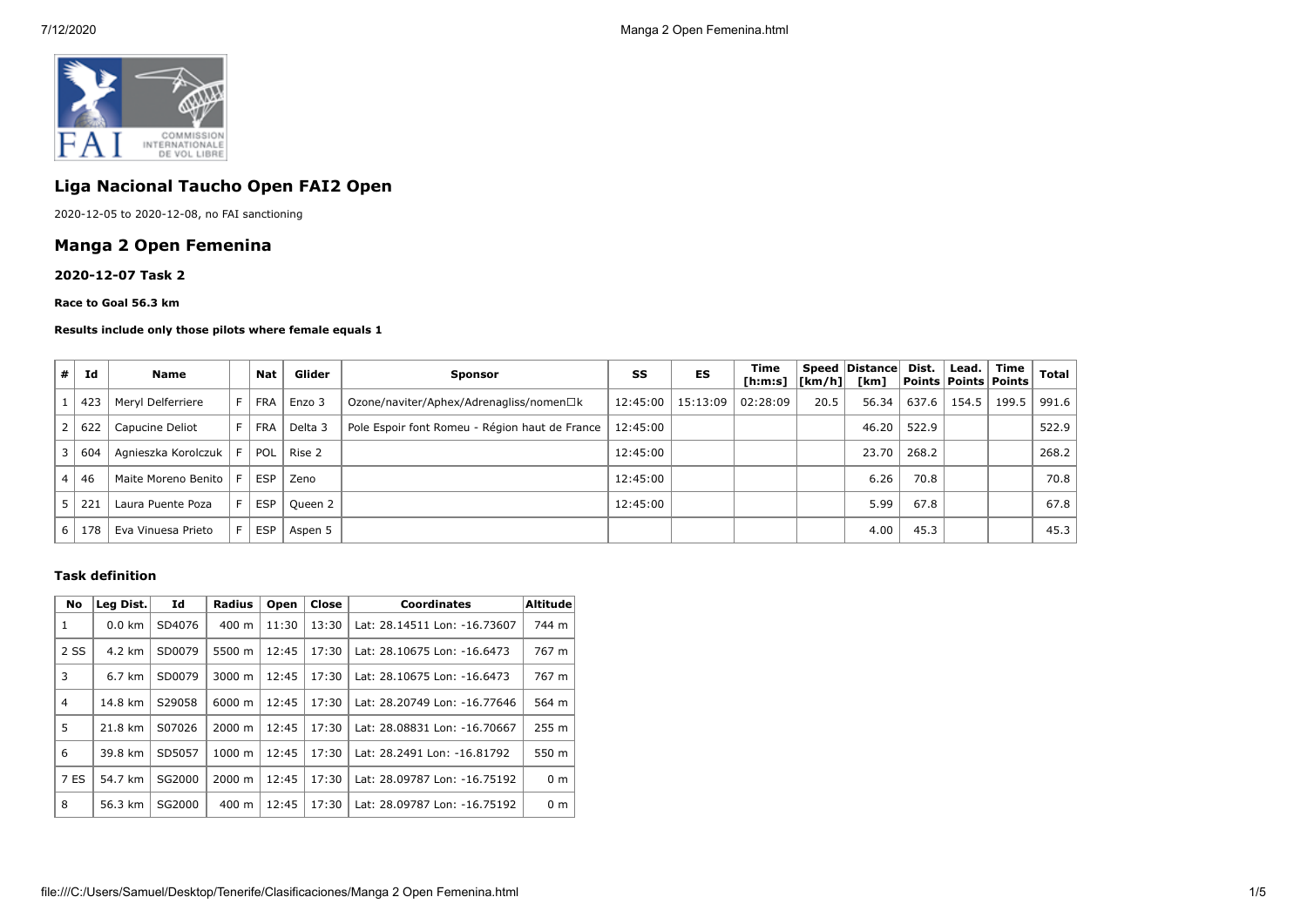**Pilots not yet processed (NYP)**

**Id Name**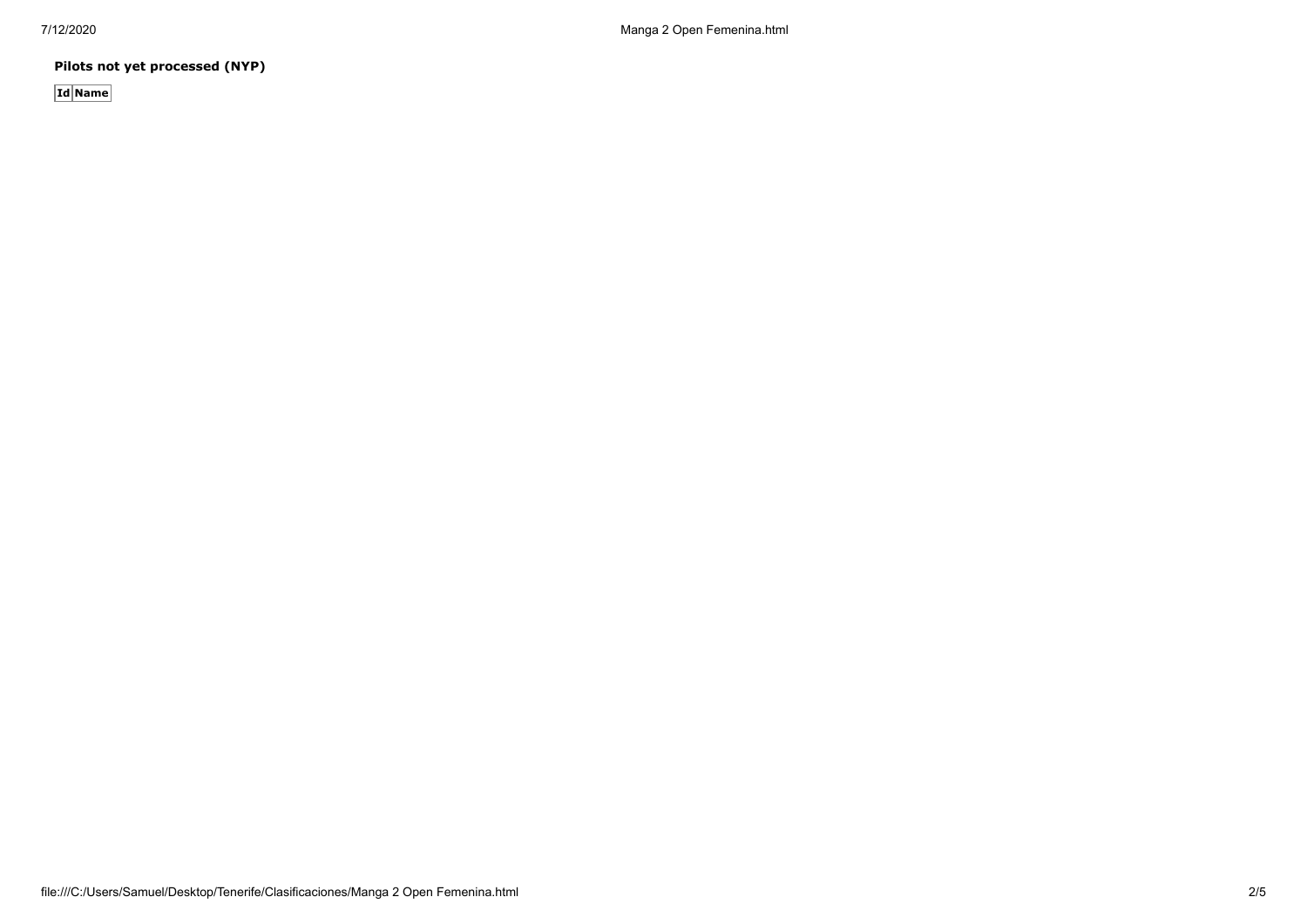## **Task statistics**

| param                           | value                |  |  |  |
|---------------------------------|----------------------|--|--|--|
| ss_distance                     | 50.509               |  |  |  |
| task_distance                   | 56.337               |  |  |  |
| launch_to_ess_distance          | 54.737               |  |  |  |
| no_of_pilots_present            | 99                   |  |  |  |
| no_of_pilots_flying             | 99                   |  |  |  |
| no_of_pilots_lo                 | 85                   |  |  |  |
| no_of_pilots_reaching_nom_dist  | 28                   |  |  |  |
| no_of_pilots_reaching_es        | 17                   |  |  |  |
| no_of_pilots_reaching_goal      | 14                   |  |  |  |
| sum_flown_distance              | 2712.365             |  |  |  |
| best_dist                       | 56.337               |  |  |  |
| best_time                       | 2.4667               |  |  |  |
| worst_time                      | 3.3219               |  |  |  |
| gnh_setting                     | 1013.25              |  |  |  |
| no_of_pilots_in_competition     | 100                  |  |  |  |
| no_of_pilots_landed_before_stop | 0                    |  |  |  |
| sum_dist_over_min               | 2336.463             |  |  |  |
| sum_real_dist_over_min          | 2336.463             |  |  |  |
| sum flown distances             | 2712.365             |  |  |  |
| best_real_dist                  | 56.337               |  |  |  |
| last_start_time                 | 2020-12-07T12:45:00Z |  |  |  |
| first_start_time                | 2020-12-07T12:45:00Z |  |  |  |
| first_finish_time               | 2020-12-07T15:13:00Z |  |  |  |
| max_time_to_get_time_points     | 4.0372               |  |  |  |
| goalratio                       | 0.1414               |  |  |  |
| arrival_weight                  | 0                    |  |  |  |
| departure_weight                | 0                    |  |  |  |
| leading_weight                  | 0.162                |  |  |  |
| time_weight                     | 0.2004               |  |  |  |
| distance_weight                 | 0.6376               |  |  |  |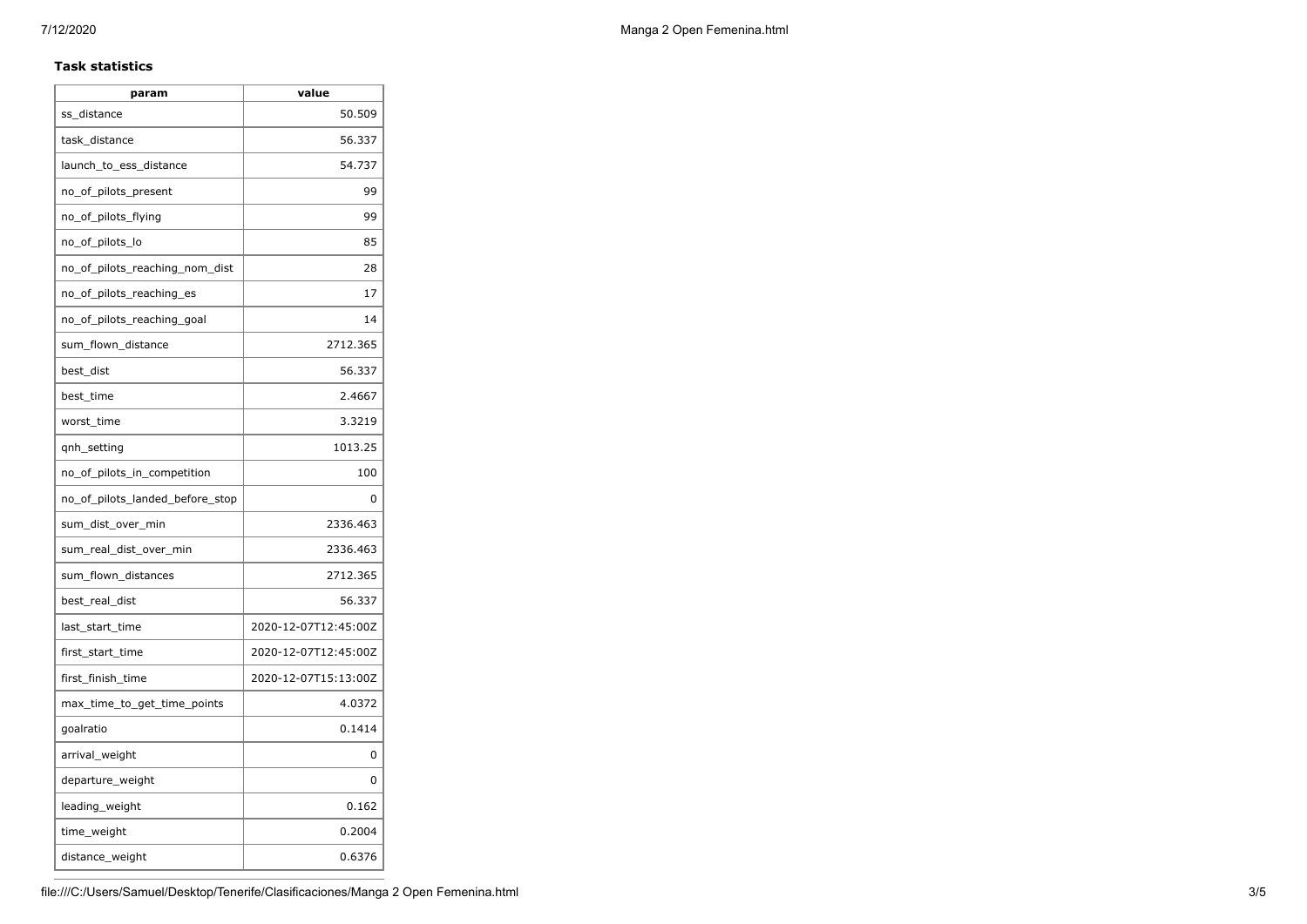| param                        | value    |
|------------------------------|----------|
| smallest_leading_coefficient | 1.6744   |
| available_points_distance    | 637.5853 |
| available_points_time        | 200.4147 |
| available_points_departure   | 0        |
| available_points_leading     | 162      |
| available_points_arrival     | 0        |
| time_validity                | 1        |
| launch_validity              | 1        |
| distance_validity            | 1        |
| stop_validity                | 1        |
| day_quality                  | 1        |
| ftv_day_validity             | 1        |
| time_points_stop_correction  | ŋ        |

# **Scoring formula settings**

| param                                        | value    |
|----------------------------------------------|----------|
| id                                           | GAP2020  |
| use_distance_points                          | 1        |
| use_time_points                              | 1        |
| use_departure_points                         | 0        |
| use_leading_points                           | 1        |
| use_arrival_position_points                  | $\Omega$ |
| use_arrival_time_points                      | 0        |
| time points if not in goal                   | 0        |
| jump_the_gun_factor                          | 0        |
| jump_the_gun_max                             | 0        |
| use 1000 points for max day quality          | 0        |
| normalize_1000_before_day_quality            | 0        |
| time_validity_based_on_pilot_with_speed_rank | 1        |
| bonus_gr                                     | 4        |
| no_pilots_in_goal_factor                     | 0.8      |
| task_stopped_factor                          | 0.7      |